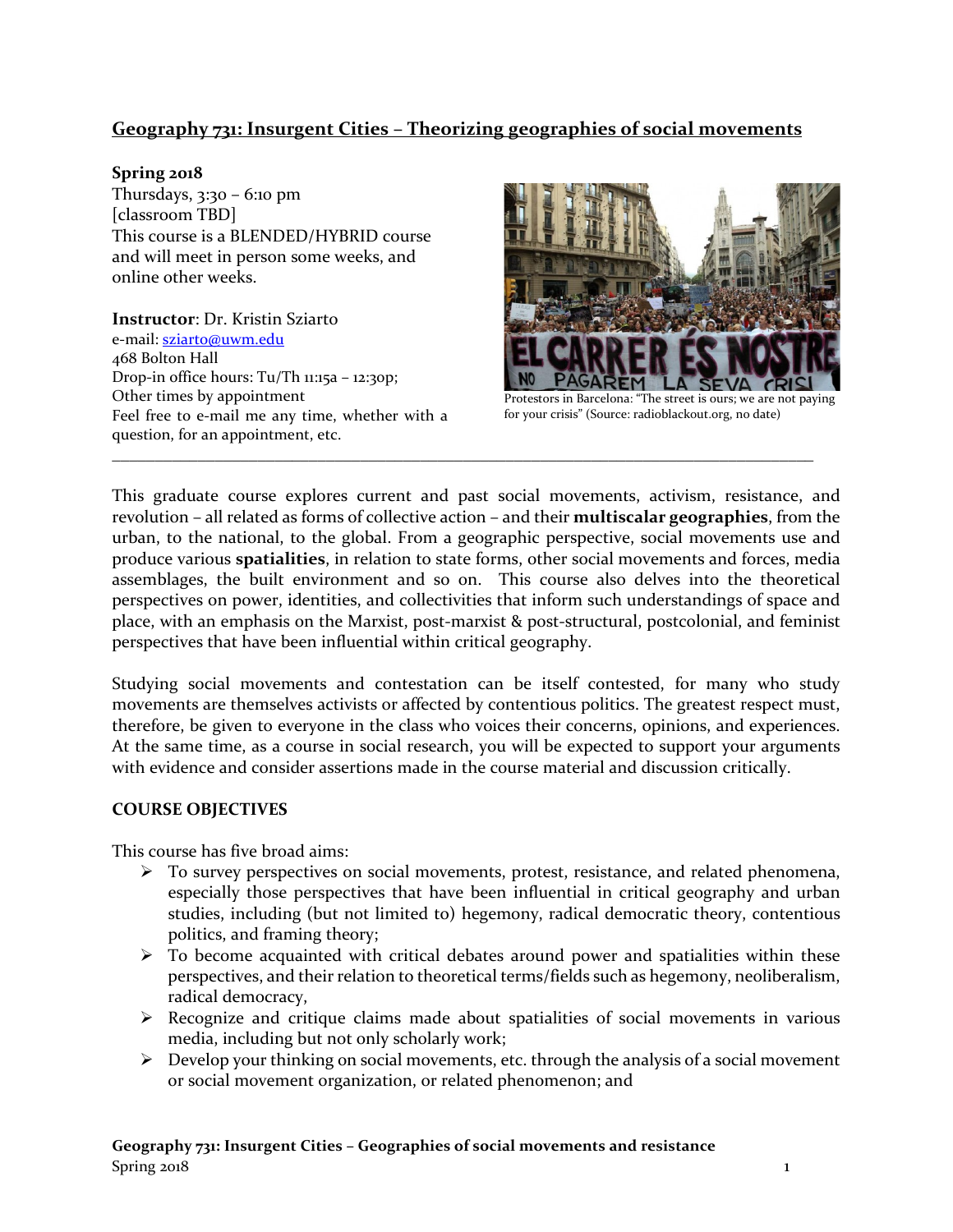Communicate your ideas and analysis of social movements and theories to others, and engage in scholarly discussion of and writing about these topics and issues.

To achieve these aims, we will read recent scholarship in geographies of social movements (or contentious politics, or resistance, or….) and some foundational texts from Gramsci, Foucault, Laclau & Mouffe, etc. Critical points of debate include the meaning and significance of power, society and the social; the relations between social movements and the state; understandings of social movements through the notion of representation vs. constitution, ideology vs. culture, discourse vs. framing; and ways of thinking about identity, collectivities, and agency.

This course is a seminar: Graduate students will be expected to read thoughtfully, deepen their engagement with the literatures through responsive writing and discussion, and build their own critical perspectives on the theories addressed. Assessment will stress preparation for class, participation in discussion, and engagement as made evident in written and oral practice. Students will write not only critical response pieces throughout the semester, but also work on longer essays using the course material to advance their own research.

READINGS will be available online, at electronic course reserve, on the course D2L site, and/or online. I strongly recommend printing the readings, as you will need them in class discussion, and underlining on the page is a useful practice. If you really prefer to use a digital copy only, you must download and save it to your device ahead of time for easy access in class (do not depend on an internet connection in class, and time spent online in class will detract from your engagement during our face-to-face time). THERE IS NO TEXTBOOK.

All UWM course policies apply; please be familiar with the following: Student Rights & Responsibilities:<http://www.uwm.edu/Dept/SecU/SyllabusLinks.pdf>

For scholars, **academic integrity is of the utmost importance**, and you should conduct your scholarly practice in such a way as to acknowledge the intellectual labor of others. We will address this issue at least once in the face-to-face session through an exercise in identifying academic misconduct or through discussion of the importance of academic integrity in the social sciences. For the relevant UWM policy, see [http://www4.uwm.edu/acad\\_aff/policy/academicmisconduct.cfm.](http://www4.uwm.edu/acad_aff/policy/academicmisconduct.cfm)

If you need certain accommodations because of disability, financial limitations, mental illness, and/or the limits of UWM technology, please contact Kristin about this as soon as possible, for direct assistance or guidance to services on the UWM campus. Some links to relevant services are listed on p. 4, below, in the syllabus.

Please check your university email regularly for occasional class announcements; such announcements will also be posted on the course D2L page. In case of an influenza outbreak, severe weather events, or other disruptive large-scale phenomena, alternative arrangements will be made for class and a new syllabus will be distributed to organize the completion of remaining assessed work.

To request an office appointment or ask a quick question by email, always include "GEOG 731" in the subject header. Please use your UWM e-mail; e-mail from other accounts may go to the junk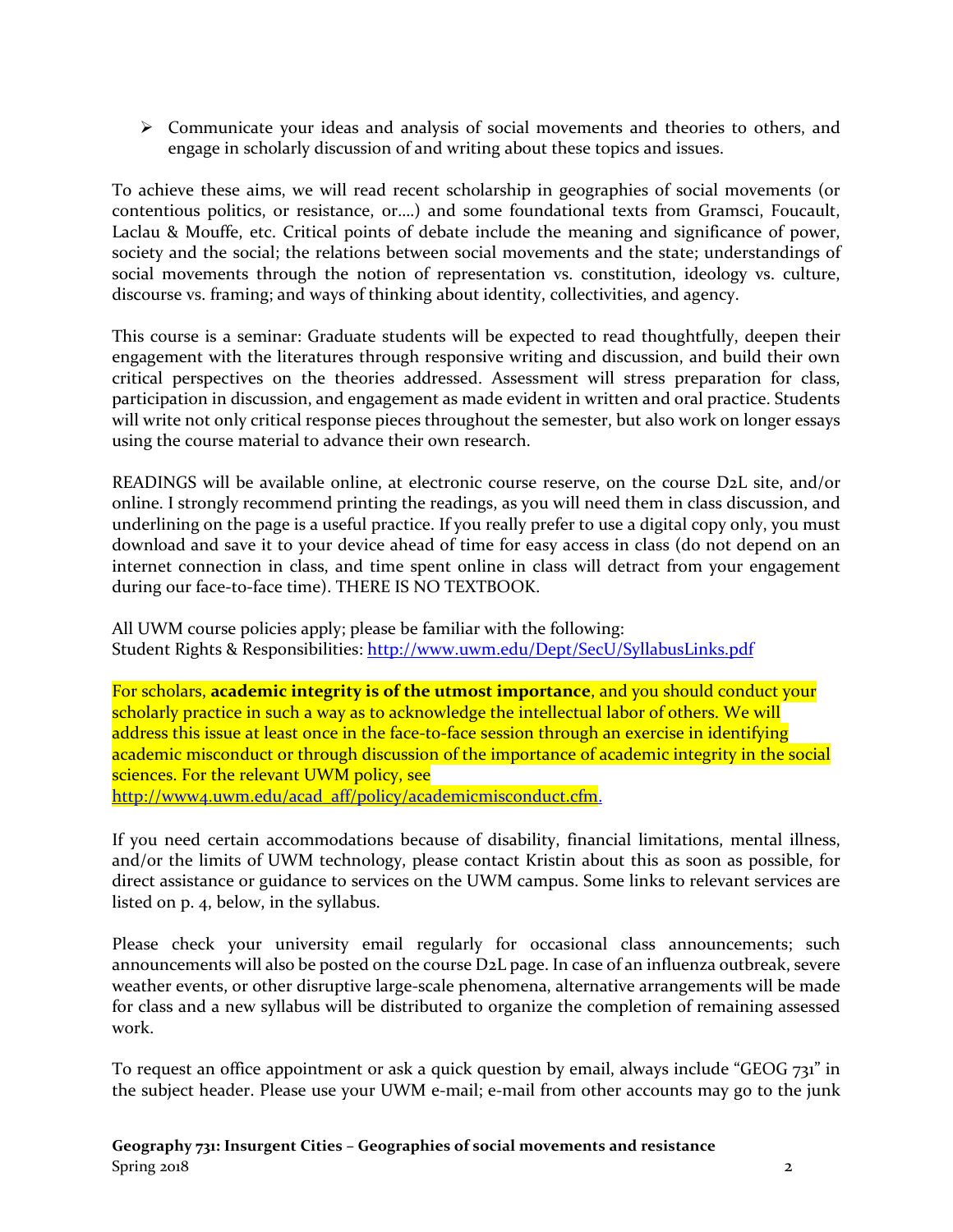folder. I usually answer my e-mail within 48 hours. If you do not get an answer from me within a day, though, feel free to e-mail again to make sure I received your e-mail. --Kristin

### **COURSE FORMAT**

This course is blended in two ways:

- First, it is a BLENDED/HYBRID ONLINE course, which means that we will have some faceto-face classes, but also carry out some of our interaction online.
- Second, it is being offered as a graduate/undergraduate course, which means that we will share our face-to-face class time with the undergraduates in Geog 531. *Nevertheless, graduate readings, assignments, and expectations will differ somewhat from those for undergraduates. Graduate students will interact online primarily with other graduate students.*

#### **COURSE PREREQUISITES**

You must have graduate standing to enroll in this course.

#### **COURSE WORKLOAD**

You can expect to spend 6 hours per week on this course outside of class in weeks we meet faceto-face, and 9 weeks when we do our work online. This course is a 3-credit course, which means a total of 144 instructional hours (that is, 9 hours per week in a 16-week semester).

Your time commitment for one week of this course in a week with a face-to-face meeting might look something like this:

- $\bullet$  4 hours reading the assigned articles or chapters and taking notes
- $\&$  ½ hour taking the online quiz (optional for grads))
- <sup>2</sup> 1 hour drafting your weekly response paper and posting it
- $\&$  ½ 1+ hour working on your research paper/project

In a week that is all online, your work might look like this:

- $\bullet$  4 hours reading the assigned articles or chapters and taking notes
- $\&$  ½ hour taking the online quiz (optional for grads)
- $\bullet$  1 hour drafting your weekly response paper and posting it
- $\bullet$  1 hour responding to classmates' response papers
- $\bullet$  1+ hour working on your research paper/project

#### **ATTENDANCE POLICY (FACE-TO-FACE SESSIONS)**

Attendance at face-to-face sessions is required, since your participation is graded – if you don't attend, you get a zero for participation that day. Missing one face-to-face session may not affect your grade, provided that you contact Prof. Sziarto and carry out the work relevant to that session (response paper, e.g.) Missing more than one class will begin to affect your grade: Not only will your participation grade be directly affected, but your comprehension of the material will likely suffer, and that will be evident in your work.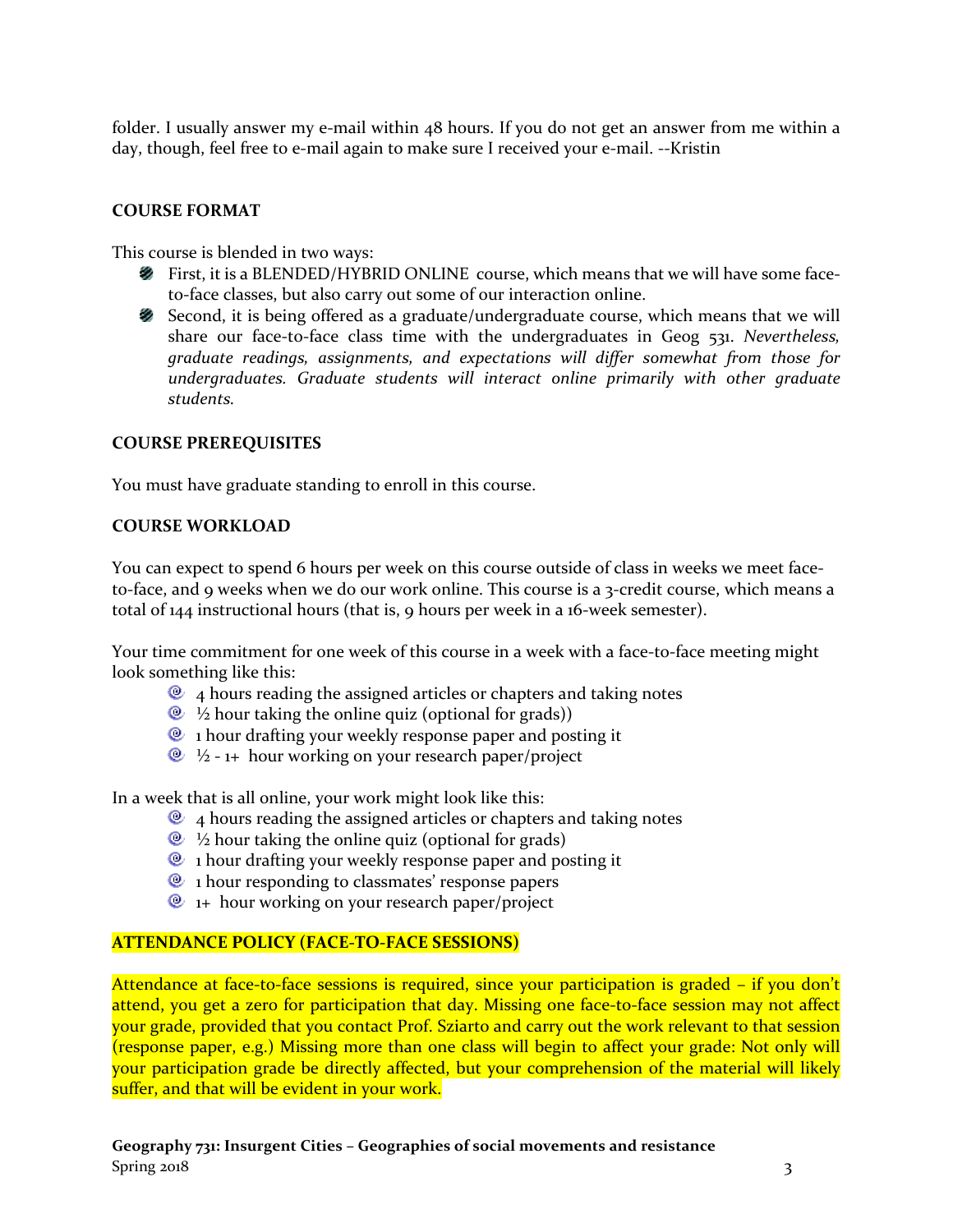## **DUE DATES, PENALTIES FOR LATE WORK, AND MAKE-UP ASSIGNMENTS**

Because this is a graduate course, and partially online, you have a great deal of responsibility for ensuring your course progress especially as it supports your progress to completion of your graduate program. You have some flexibility in completing course requirements, but it is imperative that you complete these requirements by the deadlines or your grade will suffer.

### **Due dates**

For the course to function as a seminar, with discussion following on writing, or peer reviewing to be done online, all work needs to be turned in on time. Quizzes and reading response papers are due by Monday midnight. Please see the course schedule for the deadlines for portions of the research paper. If another important event or course deadline converges with a deadline for Geog 731, it is your responsibility to plan your work accordingly. Always check the latest news posting on the course D2L site for any changes in deadlines.

#### **Penalties for late work**

To be fair to students in the course who turn their work in on time, late work will be penalized. Unless a documented medical or personal emergency arises, any work turned in late will be penalized 10% of your grade the first day it is late (from 0-24 hours of the due time/day), 10% the second day (25-48 hours), and an additional 10% for each 24-hour period thereafter. Please see me immediately if you know you will have a problem turning your work in on time.

#### **Incomplete policy**

A grade of Incomplete ("I") may only be given to a student who has completed course material successfully until near the end of the semester but - because of illness, or some other unexpected cause beyond the student's control – then becomes unable to complete the final assignments (in the case of this course, for example, the final paper). An Incomplete can only be given if the student provides the instructor with evidence (documentation of the unexpected cause or event) that s/he was prevented from completing course requirements for just cause as discussed above. In other words, failure to keep up with course material during the semester is not justification for an Incomplete.

See the full UWM policy at <https://uwm.edu/letters-science/advising/answers-forms/policies/incomplete-policy>

### **ACCESSIBILITY AND ACCOMMODATIONS**

I am committed to making this course accessible to all enrolled, and providing accommodations or guidance with respect to services available on campus. If you need certain accommodations because of physical ability, financial limitations, and/or the limits of UWM technology, please contact me as soon as possible. I will help you find the services you need through UWM. Students with disabilities will find resources at [http://www4.uwm.edu/arc.](http://www4.uwm.edu/arc)

I have tried to design the syllabus to avoid having major assignments, etc. conflict with most major religious holidays. However, if you will have difficulty with a due date because of religious observances, please contact Professor Sziarto as soon as possible to make alternate arrangements. University policy on this is at<http://www4.uwm.edu/secu/docs/other/S1.5.htm>

**Geography 731: Insurgent Cities – Geographies of social movements and resistance** Spring 2018 4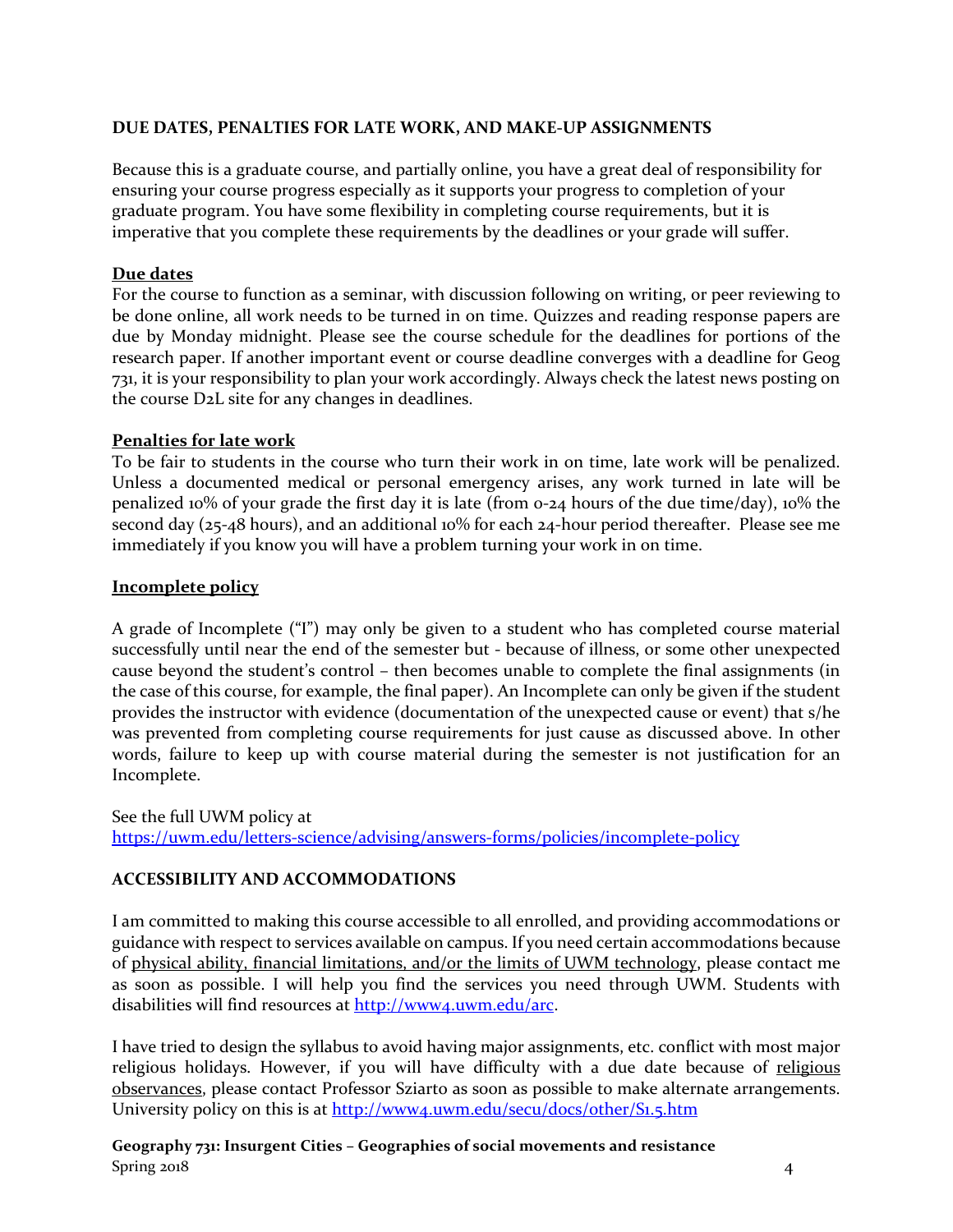I am prepared to make accommodations for absences due to call-up of reserves to active military duty. To do this, I need you to let me know of call-up and provide documentation. This is UWM policy:<http://www4.uwm.edu/academics/military.cfm>

## **GRADING POLICY**

See the following site for UWM policy on grades and grading: <http://uwm.edu/registrar/students/enrollment-policies/#grading>

# **Guide to grades**

| $94-100\%$ A      |      | $8o-82%$    | В- | $66 - 69%$  | D+ |
|-------------------|------|-------------|----|-------------|----|
| $90 - 93\%$       | $A-$ | 76-79%      | Ü+ | $63 - 65\%$ |    |
| 86-89%            | $B+$ | $73 - 75\%$ |    | $60 - 62\%$ | D- |
| $83 - 85\%$       | B    | 70-72%      |    | $0 - 59\%$  | Е  |
| <b>ASSESSMENT</b> |      |             |    |             |    |

#### Your work in this course will be assessed as follows:

| Assessment <sup>1</sup>                         | <b>Learning Goals</b>                                                                                                                                                                                 | % of grade                                                  | <b>Grading basis</b>                                                                                           |
|-------------------------------------------------|-------------------------------------------------------------------------------------------------------------------------------------------------------------------------------------------------------|-------------------------------------------------------------|----------------------------------------------------------------------------------------------------------------|
| Response papers (9 papers<br>$@$ 1 p each)      | Develop critical<br>understanding of concepts<br>and methods in studies of<br>social movements through<br>independent reading and<br>writing<br>Develop scholarly<br>analytical and writing<br>skills | 9 response papers @ 3.5%<br>each for a total of<br>$31.5\%$ | Out of 2 points<br>$(z=meets$ at least 80% of<br>criteria:<br>$i=$ meets <80% of criteria;<br>o=not submitted) |
| Class participation:<br>Face-to-face and online | Develop facility and self-<br>confidence in                                                                                                                                                           | $10\%$                                                      | Letter                                                                                                         |
| discussion<br>Presentation of final paper       | scholarly debate and<br>engagement with peers                                                                                                                                                         | 5%                                                          | Out of 5 points (see<br>rubric)                                                                                |
| Final paper:<br><b>PROPOSAL</b>                 | Develop thinking on<br>research, its relevance &<br>significance                                                                                                                                      | $3.5\%$                                                     | Out of $5$ points                                                                                              |
| Final paper $(s)$ :<br><b>ZERO DRAFT</b>        | Develop scholarly writing<br>skills, including working<br>with critique                                                                                                                               | 5%                                                          | Submitted/not submitted                                                                                        |
| Final paper(s):<br><b>FULL FIRST DRAFT</b>      | Develop scholarly writing<br>skills, including working<br>with critique                                                                                                                               | $10\%$                                                      | Out of $\frac{1}{2}$ points                                                                                    |
| Final paper:<br><b>PEER REVIEW</b>              | Develop scholarly<br>engagement through<br>reading, develop<br>familiarity with critical<br>review processes                                                                                          | 5%                                                          | Out of 5 points                                                                                                |
| Final paper $(s)$ :<br>FINAL version            | Demonstrate ability to<br>synthesize insights from                                                                                                                                                    | 30%                                                         | Letter                                                                                                         |

<span id="page-4-0"></span><sup>&</sup>lt;sup>1</sup> There will be no exams in this course.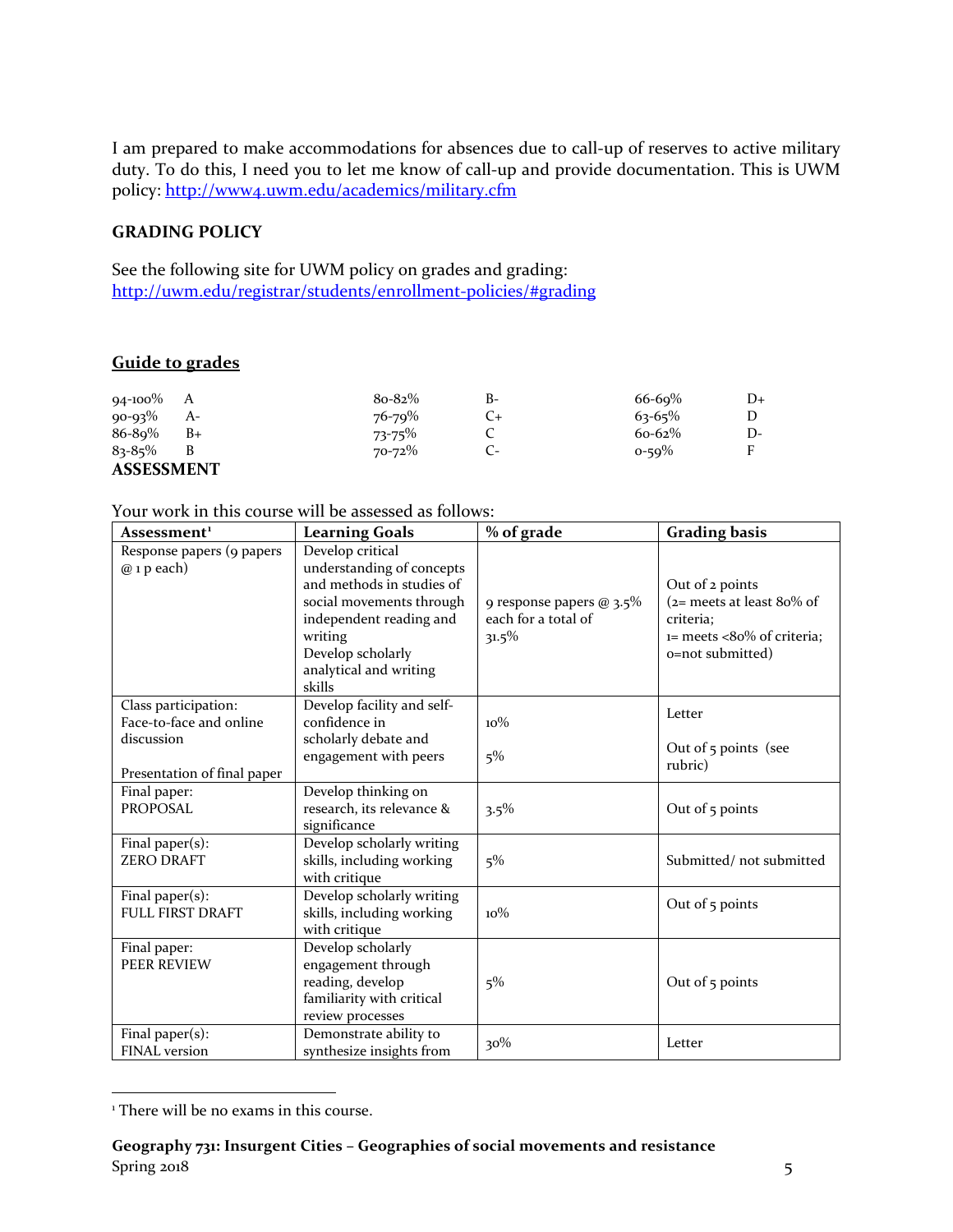| materials covered in class   |  |
|------------------------------|--|
| and identify new             |  |
| research questions           |  |
| relevant to the course       |  |
| themes                       |  |
| Develop independent          |  |
| research skills and deep     |  |
| engagement with a case       |  |
| study or area of theoretical |  |
| inquiry                      |  |
| Demonstrate writing and      |  |
| analytical skills            |  |
| appropriate to graduate      |  |
| level                        |  |

For all related UWM policy see [http://uwm.edu/secu/wp-content/uploads/sites/122/2016/12/Syllabus-Links.pdf.](http://uwm.edu/secu/wp-content/uploads/sites/122/2016/12/Syllabus-Links.pdf)

## **RESPONSE PAPERS ASSIGNMENT**

One of your tasks as a researcher/scholar is to develop your thinking, especially critical thinking. One of the most important ways to do this is through writing. This does NOT mean that you read a lot, think critically, then write about it. Rather, writing practice may actually start to tell you what you are thinking. To this end, in this course you will write at least **9 responses to the readings**. You should write an approximately one-page, single-spaced piece (about 250-300 words) in response to the assigned reading(s), and circulate it to the entire class by posting it to that week's Discussion page by 11:59 pm on the Tuesday before class. Earlier is better – but better late than missing…

I recommend you use this assignment to work toward several different goals:

- $\checkmark$  Establishing a habitual process of writing (as thinking)
- $\checkmark$  Developing your ability to respond critically to reading
	- o grasping the arguments even as you subject them to critical scrutiny
		- o relating them to other scholarly work
- $\checkmark$  Getting around writer's block by free-writing before you are sure of your argument
- $\checkmark$  Developing arguments through responding to & revising your writing

What should you strive to do in these response pieces? You might, depending on the reading(s), focus on a particular term, and trace how the author develops her/his argument about that concept, OR how several authors use different conceptualizations of the same term (and think about which conceptualization works best for you). You might focus on grappling with one or two difficult concepts or passages by trying to summarize them, and relating them to the rest of the work. You might relate a reading to a previous week's reading(s), by comparing and contrasting their approaches to a topic.

REMINDER: Response pieces are due to the course D2L Discussion page by Monday, 11:59 pm, to give everyone time to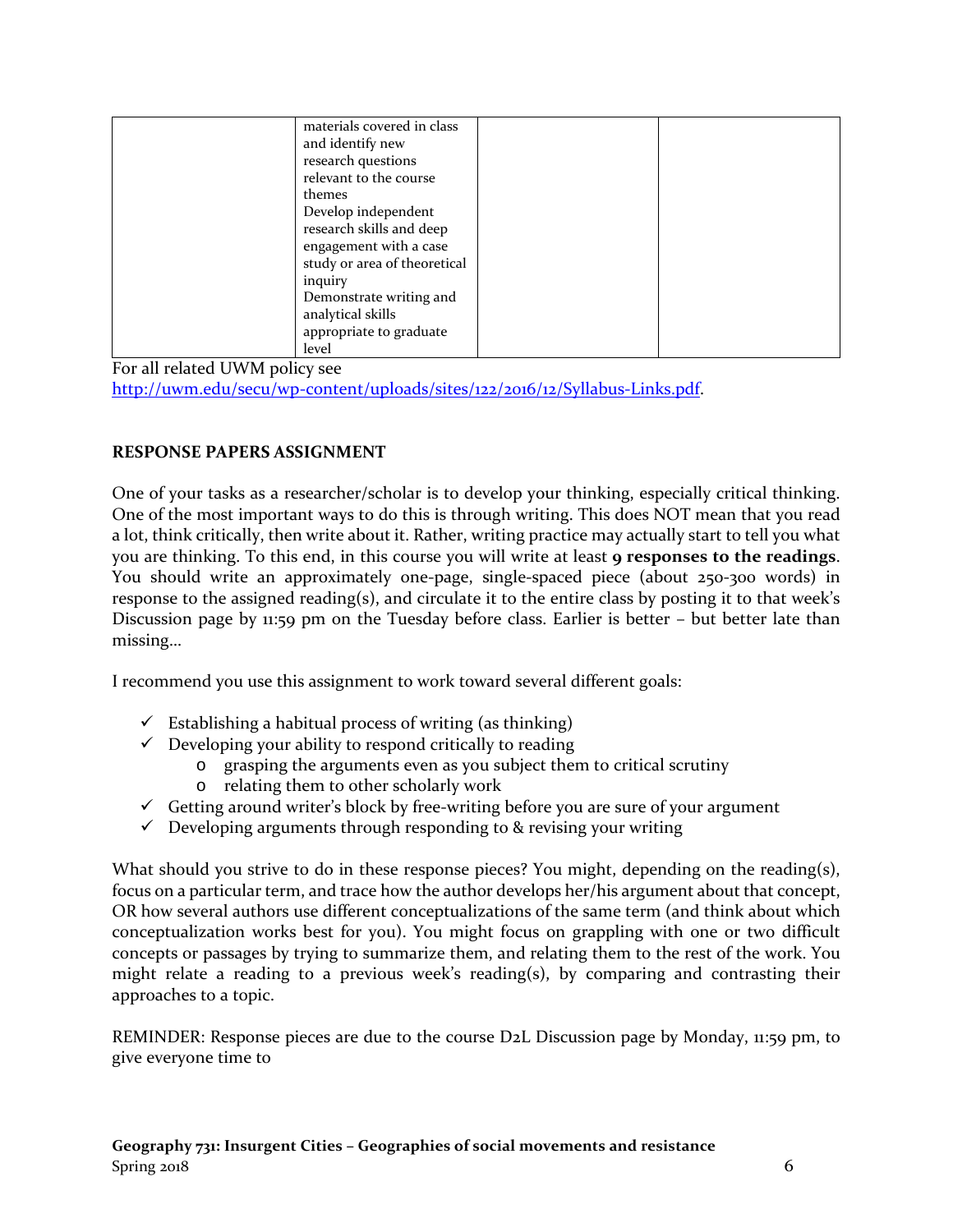- <sup>®</sup> In a week with a face-to-face meeting, you should at least skim them before Thursday's class. This deadline also gives Kristin time to comment on them before class. See the instructions on that page regarding how to post your response paper.
- <sup>2</sup> In a fully online week, you will read your classmates' response papers, and respond to at least three of them with a 100-200 word post (each).

If your work schedule makes this impossible in some way, talk with Kristin as soon as possible.

Resources on writing as thinking:

<http://www.insidehighered.com/advice/summer/summer6> <http://www.capella.edu/writingcenter/overview.aspx>

### **FINAL PAPER ASSIGNMENT**

Your final paper should investigate a social movement, in relation to the course themes and the debates in the literature, or some debate in the social movement literature, construed broadly. Also, you should use this course, and especially the final paper assignment, to further your graduate research project in some way. You may be building your preliminary reading lists, or writing your thesis or final master's paper, or writing your dissertation proposal, or writing an article. Therefore, I expect you to take one of these options for the final paper, and tailor it to your needs.

Option 1: A review of literature, 20-25 pages. If you are working toward your preliminary exams, or writing your thesis, this might be what you need most. A long review of literature, in which you explore and critique several themes in a subset of literature, or use multiple literatures to set up a framework for research, is an important task early in any research project.

Option 2: An analytical essay or position paper, 20-25 pages. If you are working on a final master's paper, or on an article to submit for publication, this might be the best choice. This option would also be a fine way to delve into one of the theoretical approaches we touch on but do not read in depth, e.g. hegemony theory, critical race theory, feminist alliance politics, assemblage theory, etc. In this assignment you would explicate the relevant literature in a short review, then apply and/or critique that literature, possibly through the analysis of your research findings.

Option 3: A research proposal, 20-25 pages. Again, whether this option is appropriate depends on at what stage you are in your research project.

This assignment will proceed in several stages. First, by February 2<sup>nd</sup> you should submit a proposal (1/2 to 1 pages, plus references) for the paper(s) to Kristin via the D2L Dropbox. I recommend you discuss this assignment, and its role in furthering your academic project, with your adviser as you write the proposal.

Second, you will write and hand in a "zero" draft of the paper by March 16<sup>th</sup>. This draft will be for credit, but I will not grade it on content – only on whether you have produced several pages of a draft.

Third, you will write a full draft of the paper(s) by March 30<sup>th</sup> for Kristin and a peer to review.

**Geography 731: Insurgent Cities – Geographies of social movements and resistance** Spring 2018 7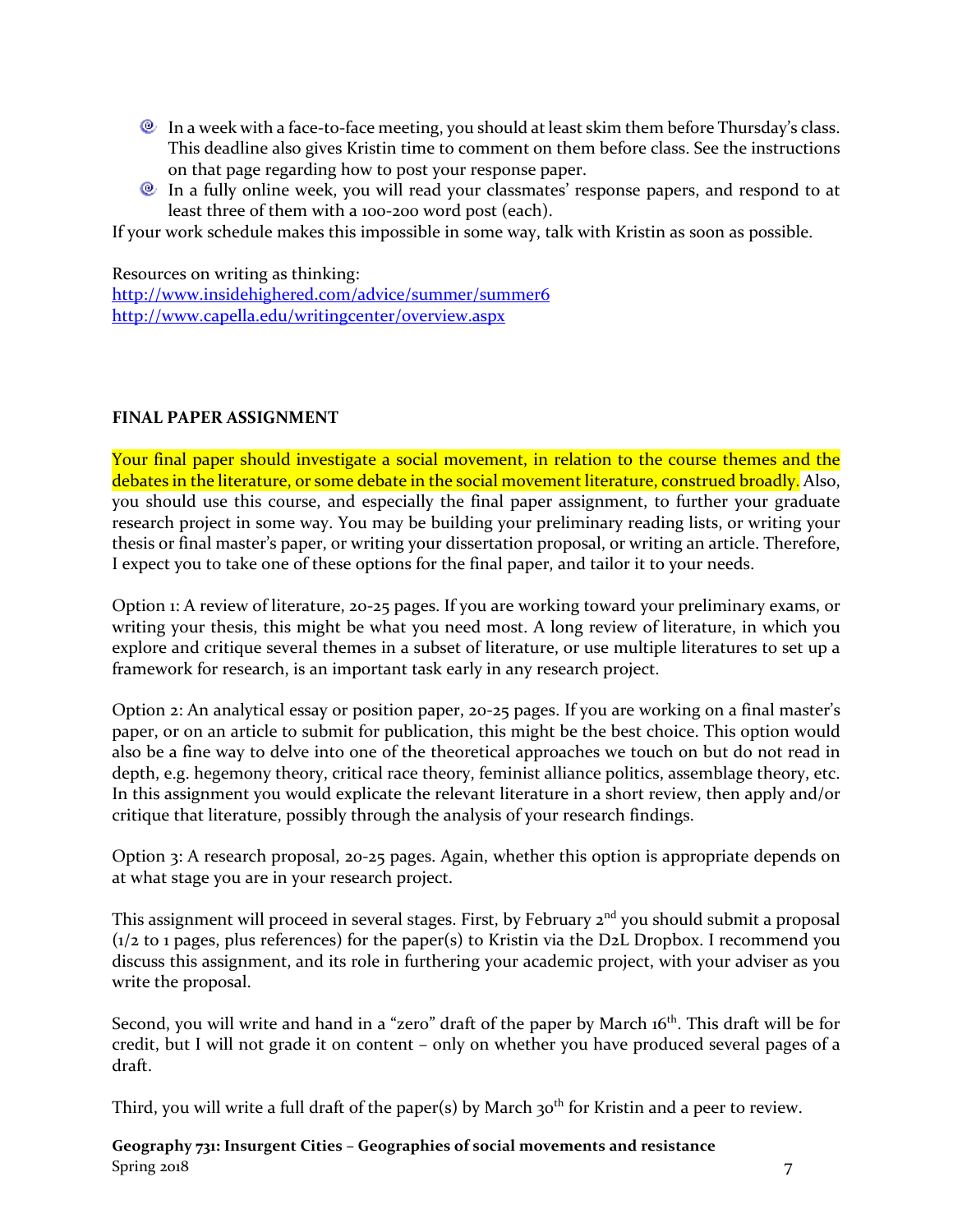Fourth, you will review at least one classmate's draft paper (due April 13<sup>th</sup>, details on whose paper TBA, depending on topics). You will write up your constructive criticism, answering these questions: Is the argument clear? How can it be clarified? Is it developed throughout the paper, and in relation to research findings (depending on which kind of paper)? Are relevant literatures addressed? What is the paper's intellectual contribution and significance, in terms of theory and/or empirical work? And so on. WHY are we doing peer reviewing? Because scholarship is a collective endeavor, involving conversations (proximate, or at a distance) and debates about knowledge production. Peer review is an important part of this endeavor.

Fifth, you will present your paper in class on April  $24<sup>th</sup>$ . Comments and questions from your classmates can aid you in clarifying your argument for the final draft.

Sixth and last, you will incorporate all your relevant work, and all comments, etc., into the final draft of the paper. The final version of the paper is due to the D2L Dropbox by May  $17<sup>th</sup>$  (by 11:59 pm to the Dropbox).

## **CLASS CONDUCT & NETIQUETTE**

In both the face-to-face and virtual classroom spaces, we must work together to create a positive learning environment, and I expect you to *respect the rights of other students to learn*.

#### **Our face-to-face class time**

- Please come to the class on time and stay until the end. If you must come in late or leave early, please avoid distracting other students or disrupting the lecture or discussion.
- **Please respect me and your fellow students when we are speaking by not engaging in side** conversations with your classmates.
- <sup>®</sup> Please turn off your cell phone when you come to class. If you must leave it on for some reason (e.g., in case of family emergency), please set it to "silent" and sit near an exit.
- <sup>2</sup> You may use laptops, PDAs, or other electronic devices in class only to record lecture notes, complete class-related activities, or refer to digital copies of course texts or notes. Please do not use such devices for e-mail, messaging, web-surfing, gaming, or other activities during class.
- $\bullet$  At times we will discuss controversial issues in this course, and students in the class will not always be on the same side. I hope that you will seek to develop an understanding of the different perspectives on the topics we address—including positions that differ from your own—and to challenge your own preconceptions.
- $\bullet$  Even if you disagree with points of view expressed by your instructor or your fellow students, as citizens of this class you are responsible for considering different points of view respectfully. I will do the same.

### **Netiquette, or civility in online discussion**

All of the above rules apply as appropriate. Furthermore, because of the nature of the online environment, additional guidelines are as follows: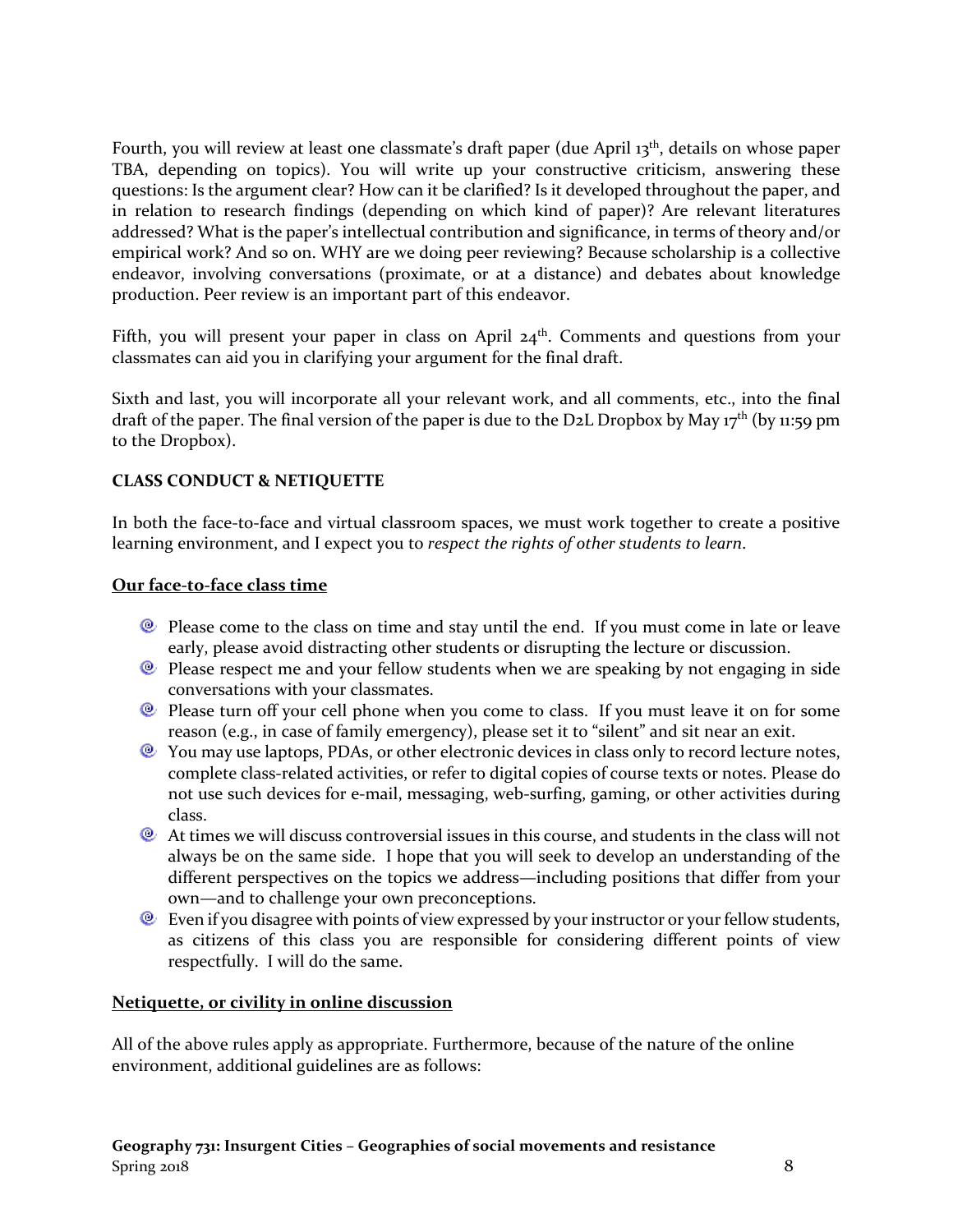- Although the online environment often makes people feel alone and anonymous, in the D2L Discussion forum spaces all of your classmates and I can read whatever you post. Choose your words carefully.
- Hostile, threatening, or inappropriate comments posted to the discussion board or emailed to other course participants are serious breaches in academic integrity and will not be tolerated.
- Although disagreements are encouraged in discussions, *abuse and cruelty will not be tolerated*. Such posts will lower your grade in the course.
- **E** Tips for effective emails and posts:
	- o Properly address your emails, e.g., "Dear Dr. Sziarto" or "Hi Kristin," and put the course name and number in the subject line.
	- o Review your email/post before you send it to ensure proper tone and clarity.
	- o Minimize use of all caps or other text that could be construed as yelling.
	- o Be kind to others and tolerant of errors in their emails/posts. You could easily make the same error.
	- o Most importantly, strive for each email/post to achieve a constructive objective (e.g., getting a question answered, seeking or providing feedback).

# **MORE ON COMMUNICATIONS**

Although there are many forms of digital communication, in this class we will stay in touch with each other using our UWM e-mails and D2L. Yes, they are not exciting or new, but they are university-provided and secure.

Since class will only meet every other week, the best way to reach me is e-mail.

- If you e-mail me during Monday-Friday, you can expect a reply within 48 hours (if I do not reply within 48 hours, e-mail me again!
- $\bullet$  If you e-mail me on the weekend, it may take me longer to reply, up to 72 hours.
- $\bullet$  Make sure you put the course name and number in the subject line).

I am also available to talk face-to-face during my drop-in office hours, right after class (briefly), or by appointment (e-mail to set up a meeting).

Online work will be through UWM's D2L website:<https://idp.uwm.edu/idp/Authn/UserPassword>

- D2L course content is best viewed using the *Firefox* web browser.
- Use a computer or laptop hardwired into the wall for posting your weekly responses and all other papers. This practice will prevent any loss of signal from causing an error when you submit.
- For questions about accessing or working D2L, please contact the UWM Help Desk *before*  contacting me. The Help Desk staff members know D2L much better than I do, so they can answer your questions better and faster than I can. The Help Desk can be reached in any of the following ways:
	- o 414-229-4040 or 877-381-3459 (toll free)
	- o <http://www4.uwm.edu/technology/help/campus/gettechhelp.cfm>

You will find it useful to stay in touch with your graduate student colleagues regarding coursework, program, disciplinary or departmental cultures, graduate student life, etc. For such purposes I will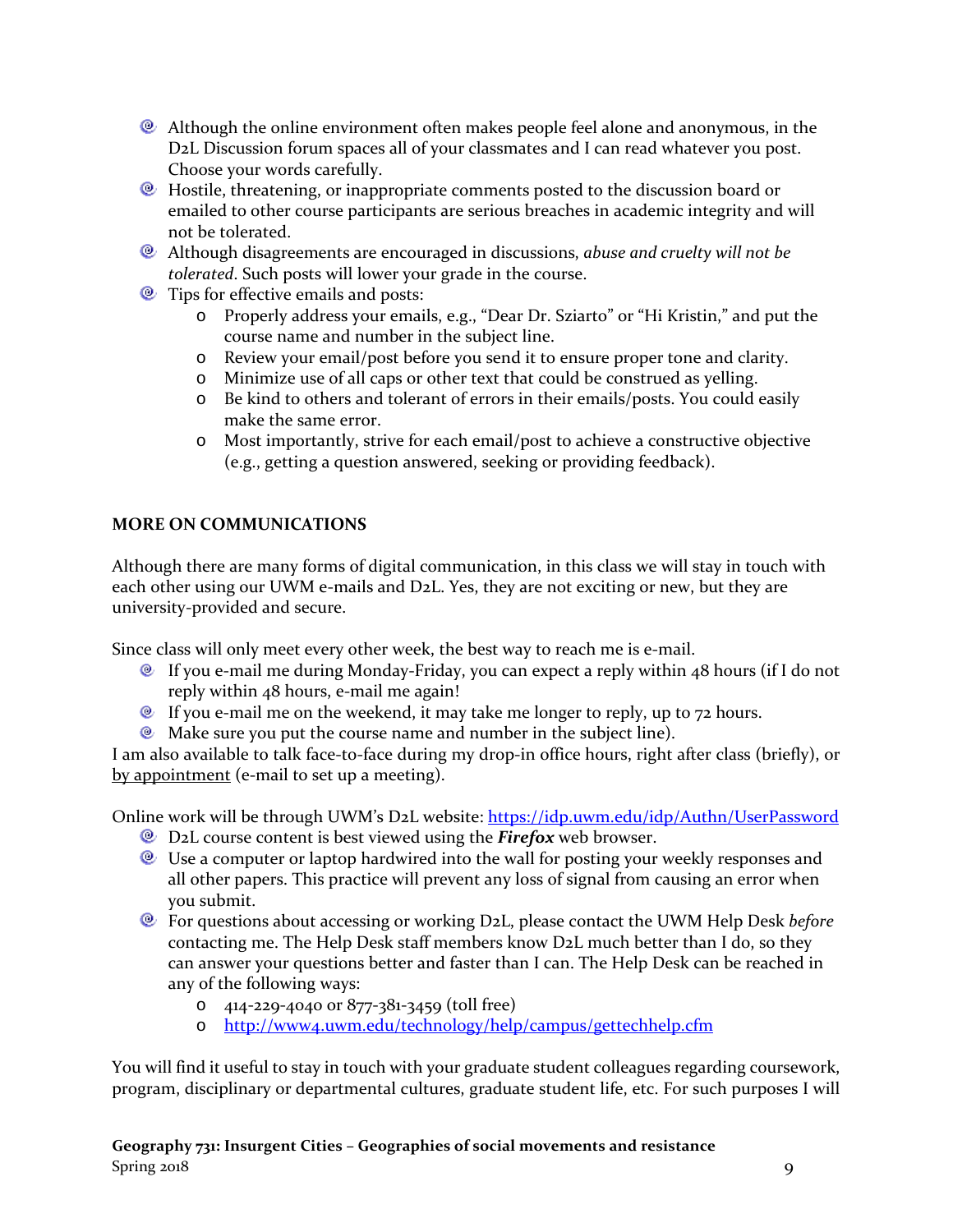set up Discussion forums in D2L for not only the course assignments, but Discussion spaces for communicating about other course matters as well.

## **QUESTIONS?**

 $\rightarrow$  If you have questions, comments, or concerns about the class, please get in touch with me. --*Dr. Kristin Sziarto*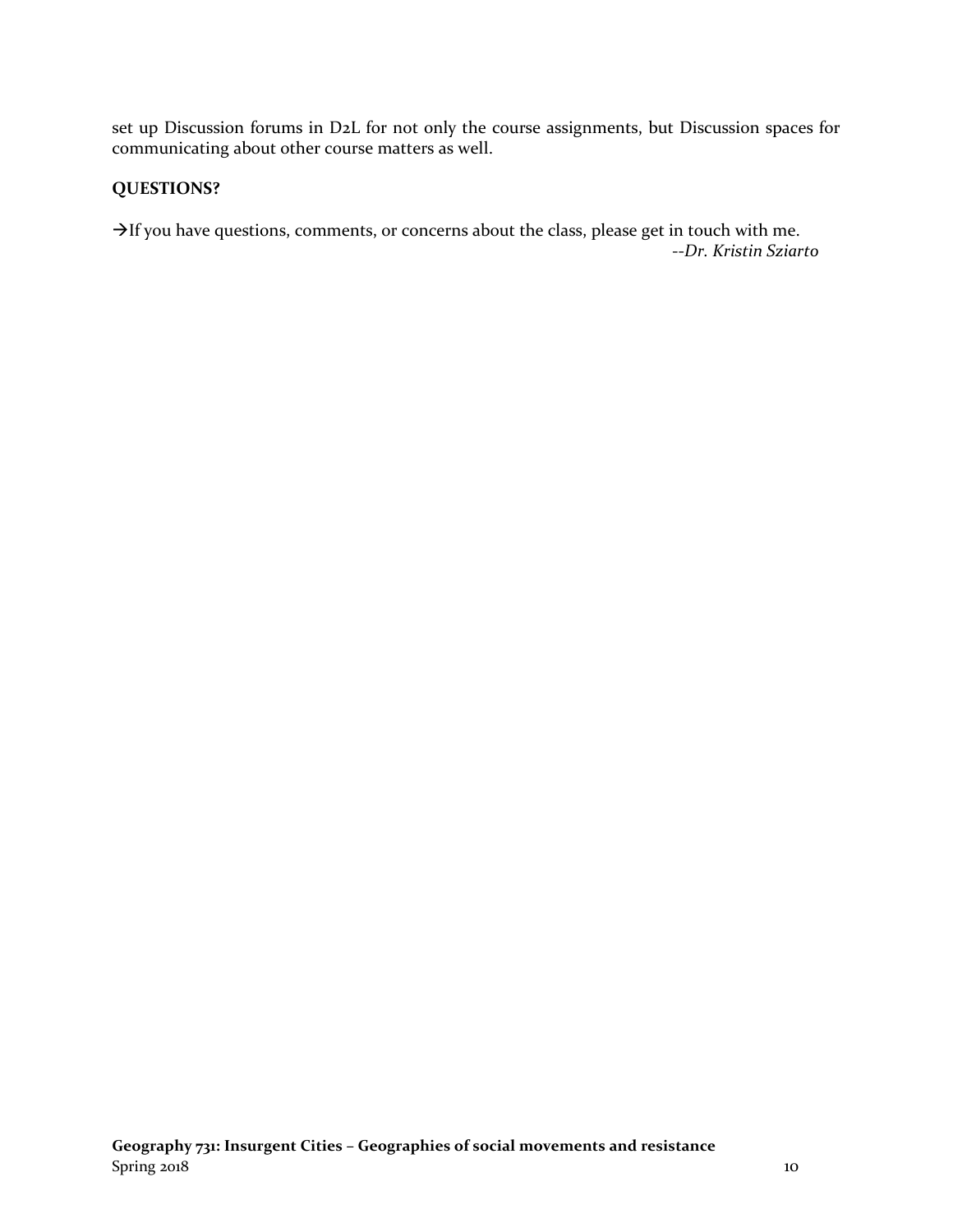## **READINGS WEEK BY WEEK, TOPIC BY TOPIC[2](#page-10-0)**

#### **Week 1 - Introduction to social movements & reading in social theory**

#### REQUIRED:

- Brown, Michael. (2008) "Working political geography though social movement theory: The case of gay and lesbian Seattle," in K. Cox, M. Low & J. Robinson, eds. *The Handbook of Political Geography* (London: Sage), pp. 353-377. **(&, \*)[3](#page-10-1)**
- Nicholls, Walter. (2007). The Geographies of Social Movements. *Geography Compass* 1 (3), 607-  $622.$
- Pile, S. (1997), Introduction: opposition, identities and spaces of resistance. In S. Pile and M. Keith, eds. *Geographies of Resistance*. London and New York: Routledge, pp. 1-32.
- Maiguashca, B. (2011). Looking Beyond the Spectacle: Social Movement Theory, Feminist Antiglobalization Activism, and the Praxis of Principled Pragmatism. *Globalizations* 8 (4), 535- 549. **(&)**

#### SUGGESTED:

Edelman, M. (2002). Social movements: Changing paradigms and forms of politics. *Annual Reviews of Anthropology* (1): 285-317.

#### **Week 2 (ONLINE Module 1): Spatialities of social movements; intro to hegemony**

#### REQUIRED:

- Leitner, Helga, Eric Sheppard, and Kristin Sziarto. (2008). The spatialities of contentious politics. *Transactions of the Institute of British Geographers* NS 33 (2): 157 - 287. **(&)**
- Jessop, B, Neil Brenner, and Martin Jones. (2008). Theorizing sociospatial relations. *Environment and Planning D: Society and Space* 26, 389-401.
- Glassman, J. (2011). Cracking Hegemony in Thailand: Gramsci, Bourdieu and the Dialectics of Rebellion. *Journal Of Contemporary Asia*, *41*(1), 25-46.
- Gramsci, Antonio. 1971. *Selections from the Prison Notebooks*. Translated and edited by Quintin Hoare and Geoffrey Nowell Smith. New York: International Publishers. Pp. 131-161.

#### SUGGESTED:

- Walton, Grant W. (201). Gramsci's activists: How local civil society is shaped by the anti-corruption industry, political society and translocal encounters. *Political Geography* 53, 10-19.
- Riley, Dylan J. (2011). Hegemony, Democracy, and Passive Revolution in Gramsci's *Prison Notebooks. California Italian Studies* 2(2), n.p.

### **Week 3: Place and space**

#### REQUIRED:

Wilson, Bobby M. (2002). America's Johannesburg and the Struggle for Civil Rights: A Critical Geography. *Southeastern Geographer* 42 (1), 81-93. (\*)

<span id="page-10-0"></span><sup>&</sup>lt;sup>2</sup> The readings are ALL available in digital format from the course D2L site.

<span id="page-10-1"></span><sup>3</sup> Readings are marked as to Women's and Gender Studies content (&), and/or Urban Studies content (\*).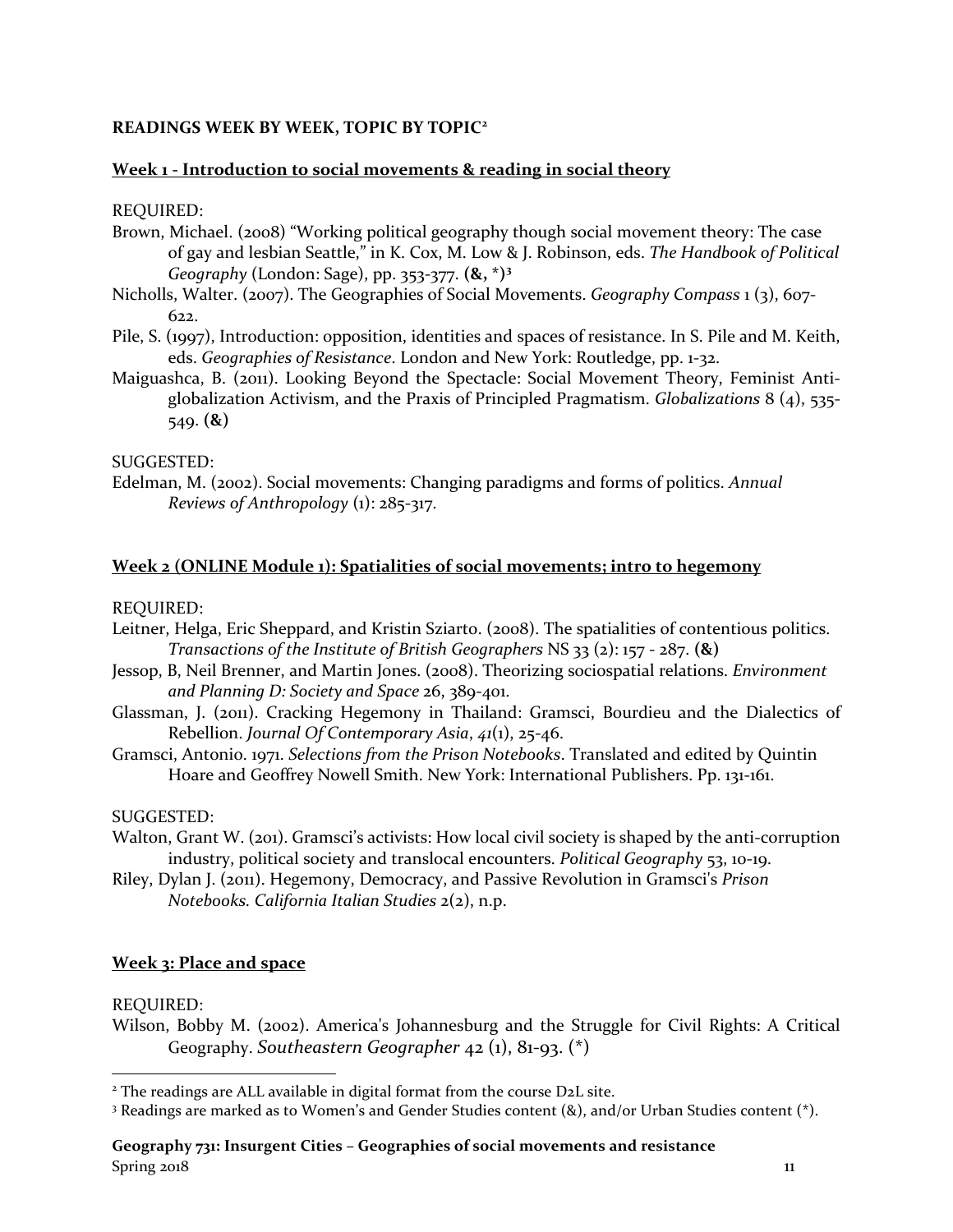- Massey, Doreen. (1994). A Global Sense of Place. Pp. 146-156 in *Space, Place and Gender*. London: Polity Press.
- Meek, David. (2012). YouTube and Social Movements: A Phenomenological Analysis of Participation, Events and Cyberplace. *Antipode* 44 (4), 1429-1448.
- Whitson, R. (2007). Hidden struggles: spaces of power and resistance in informal work in urban Argentina. *Environment and Planning A* 39, 2916-2934. (&,\*)
- Foucault, Michel. (1997). "Of Other Spaces," in *Rethinking Architecture: A Reader in Cultural Theory*, ed. Neil Leach. Routledge, pp. 350-355. (also available as: Foucault, Michel. (1984). Of other spaces. Architecture /Mouvement/ Continuité, October, 1984. Available online at **<http://foucault.info/documents/heteroTopia/foucault.heteroTopia.en.html>)**

SUGGESTED:

- Nelson, L. (2003). Decentering the movement: collective action, place, and the 'sedimentation' of radical political discourses. *Environment and Planning D: Society and Space* 21, 559-581. (&)
- Oslender, Ulrich. (2004). Fleshing out the geographies of social movements: Colombia's Pacific coast black communities and the 'aquatic space'. *Political Geography* 23, 957-985.
- D'Arcus, Bruce. (2010). The Urban Geography of Red Power: The American Indian Movement in Minneapolis-Saint Paul, 1968-70. *Urban Studies* 47(6), 1241–1255.
- Pierce, J., Martin, D., & Murphy, J. (2011). Relational place-making: the networked politics of place. *Transactions Of The Institute Of British Geographers*, *36*(1), 54-70.
- Martin, David A. (1999). Building Heterotopia: Realism, Sovereignty, and Development in the Ecuadoran Amazon. *Alternatives: Global, Local, Political,* 24 (1), 59-81.
- Lee, J. (2009). FANY (First Aid Nursing Yeomanry) 'Other Spaces': toward an application of Foucault's heterotopias as alternate spaces of social ordering. *Gender, Place & Culture: A Journal of Feminist Geography*, *16*(6), 647-664.

#### **Week 4 (ONLINE Module 2): Networks and assemblages**

#### REQUIRED:

- Bosco, Fernando J. (2001). Place, space, networks, and the sustainability of collective action: the *Madres de Plaza de Mayo. Global Networks* 1 (4), 307–329. (&,\*)
- Conover, M.D., C. Davis, E. Ferrara, K McKelvey, F. Menczer, and A. Flammini. (2013) The Geospatial Characteristics of a Social Movement Communication Network. *PLoS ONE* 8(3): e55957. doi:10.1371/journal.pone.0055957
- Hill Collins, Patricia, and Sirma Bilge. (2016). Intersectionality: Key concepts. Cambridge: Polity Press. Chapter 1, pp. 1-30. (&)
- Puar, Jasbir. (2011). 'I would rather be a cyborg than a goddess': Intersectionality, Assemblage, and Affective Politics. Available online at<http://www.eipcp.net/transversal/0811/puar/en> (&)
- Legg, S. (2011). Assemblage/apparatus: using Deleuze and Foucault. *Area*, *43*(2), 128-133.

SUGGESTED:

- Featherstone, D. (2007). The spatial politics of the past unbound: transnational networks and the making of political identities. *Global Networks* 7 (4), 430-452.
- Mueller, Martin. (2015). Assemblages and actor-networks: Rethinking socio-material power, politics and space. *Geography Compass* 9 (1), 27-41.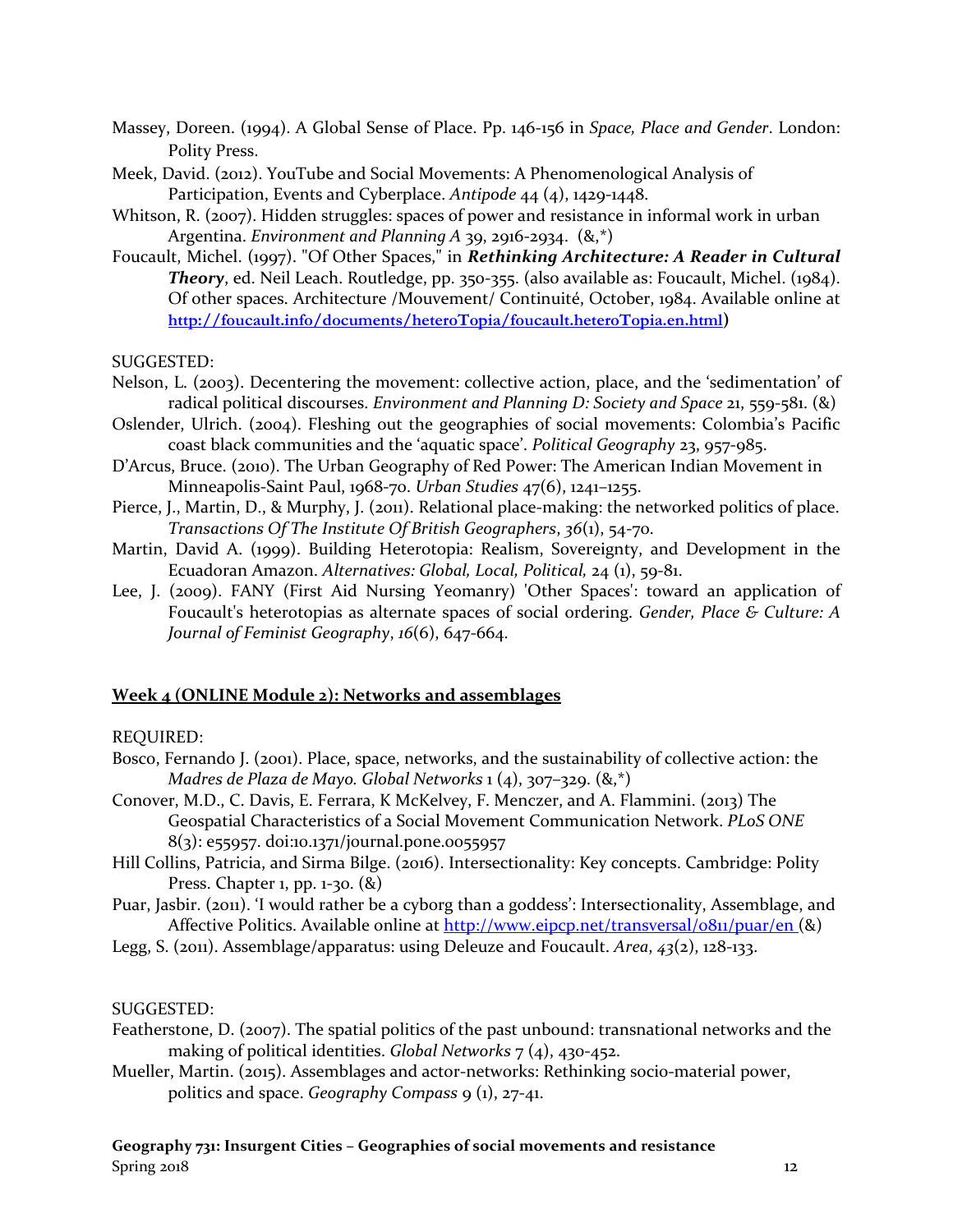McFarlane, C. (2009). Translocal assemblages: Space, power, and social movements. *Geoforum* 40, 561-567.

#### **Week 5: Scale**

#### REQUIRED:

- Smith, Neil. (1992). Contours of a Spatialized Politics: Homeless Vehicles and the Production of Geographical Scale. *Social Text* 33, 54-81.
- Kurtz, Hilda. (2003). Scale frames and counter-scale frames: constructing the problem of environmental injustice. *Political Geography* 22 (8), 887-916.
- Marston, S., Jones, J.P., and Woodward, K. (2005). Human geography without scale. *Transactions of the Institute of British Geographers*, 30(4), 416-432.
- Legg, Stephen. (2009). Of scales, networks and assemblages: the League of Nations apparatus and the scalar sovereignty of the Government of India. *Transactions of the League of British Geographers* NS 34, 234–253.

#### SUGGESTED:

- Cox, K. R. (1998). Spaces of dependence, spaces of engagement and the politics of scale, or: looking for local politics. *Political Geography*, 17(1), 1-23.
- Adams, Paul C. (1996). Protest and the Scale Politics of Telecommunications. *Political Geography* 15 (5), 419-441.
- D'Arcus, B. (2003). Protest, Scale, and Publicity: The FBI and the H Rap Brown Act. *Antipode*, *35*(4), 718-741.

#### **Week 6 (ONLINE Module 3): Public space**

- Mitchell, D. and L. A. Staeheli. (2005). Permitting Protest: Parsing the Fine Geography of Dissent in America. International Journal of Urban and Regional Research 29 (4), 796-813.
- Lee, Nelson K. (2009). How is a political public space made? The birth of Tiananmen Square and the May Fourth Movement. *Political Geography* 28, 32-43.
- Potuoğlu-Cook, Öykü. (2015). Hope with qualms: A feminist analysis of the 2013 Gezi protests. *Feminist Review* 109, 96-123. (&)
- McCann, Eugene J. (1999). Race, Protest, and Public Space: Contextualizing Lefebvre in the U.S City. *Antipode* 31 (2), 163-184.
- Fraser, N. (1991). Rethinking the Public Sphere: A Contribution to the Critique of Actually Existing Democracy. In C. Calhoun (ed.), *Habermas and the Public Sphere.* Cambridge: MIT Press, pp. 109-142. (&)

#### SUGGESTED:

- Sziarto, K. and H. Leitner. (2010). Immigrants riding for justice: Space-time and emotions in the construction of a counterpublic. *Political Geography* 29, 381-391. (&)
- Juris, J. S. (2012). Reflections on #Occupy Everywhere**:** Social media, public space, and emerging logics of aggregation. *American Ethnologist* 39 (2), 259-279.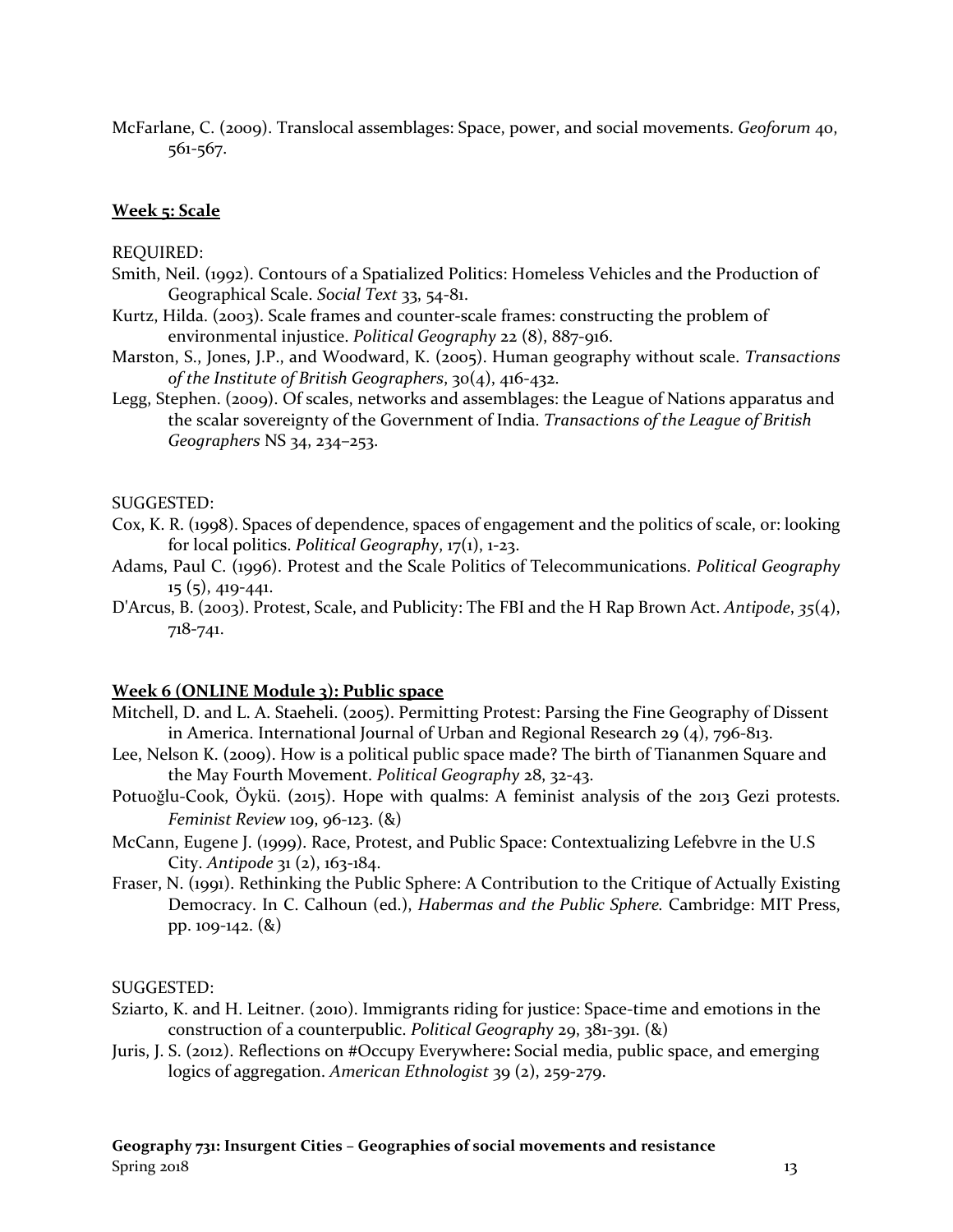- Reagon, B. J. (1983). Coalition Politics: Turning the Century. In B. Smith (ed.), *Home Girls: A Black Feminist Anthology*. New York: Kitchen Table Women of Color Press, pp. 356-368.
- Kohn, Margaret. (2001). The Power of Place: The House of the People as Counterpublic. *Polity* 33  $(4)$ , 503-526.
- De Freitas, C. Alex. (2010). Changing Spaces: Locating Public Space at the Intersection of the Physical and Digital. *Geography Compass,* 4 (6), 630-643.

## **Week 7: Territory & the state**

- Dear, M.J., & Wolch, J.R. (1989). How territory shapes social life. In M.J. Dear & J.R. Wolch (Eds.), *The Power of Geography: How Territory Shapes Social Life*. New York: Routledge.
- Bryan, Joe. (2012). Rethinking Territory: Social Justice and Neoliberalism in Latin America's Territorial Turn. *Geography Compass* 6 (4), 215-226.
- Davis, Sasha. (2017). Apparatuses of occupation: translocal social movements, states and the archipelagic spatialities of power. *Transactions of the Institute of British Geographers* NS 42, 110-122.
- Smith, Sara. (2011). 'She says herself, "I have no future"': love, fate and territory in Leh District, India. *Gender, Place and Culture* 18 (4), 455-476.
- Painter, Joe. (2006). Prosaic Geographies of Stateness. *Political Geography* 25, 752-774.

### SUGGESTED:

- Garmany, J. (2009). The embodied state: governmentality in a Brazilian favela. *Social & Cultural Geography*, *10*(7), 721-739.
- Jessop, B. (2007). From micro-powers to governmentality: Foucault's work on statehood, state formation, statecraft and state power. *Political Geography*, *26*(1), 34-40.
- Ferguson, J. and A. Gupta. (2002). Spatializing states: toward an ethnography of neoliberal governmentality. *American Ethnologist* 29 (4), 981-1002.
- Woodward, Keith. (2014). Affect, state theory, and the politics of confusion. *Political Geography* 41, 21-31.

### **Week 8: Theoretical round-up**

Through our discussion in weeks 1-7, we will identify one or two bodies of theory in which we would like to read more deeply. During weeks 6-7 we will select pieces we want to read together, and in this week we will discuss those readings. Likely authors include Chantal Mouffe, Ernesto Laclau, Gilles Deleuze, Jacques Ranciere, Judith Butler, Chandra Talpade Mohanty…

### **Week 9: Spring break**

### **Week 10: Globalizing social movements**

#### REQUIRED:

- Chatterji, Minya. (2013). The Globalization of Politics: From Egypt to India. *Social Movement Studies* 12 (1), 96-102.
- Fregonese, Sara. (2012). Mediterranean Geographies of Protest. *European Urban and Regional Studies* 20(1), 109-114.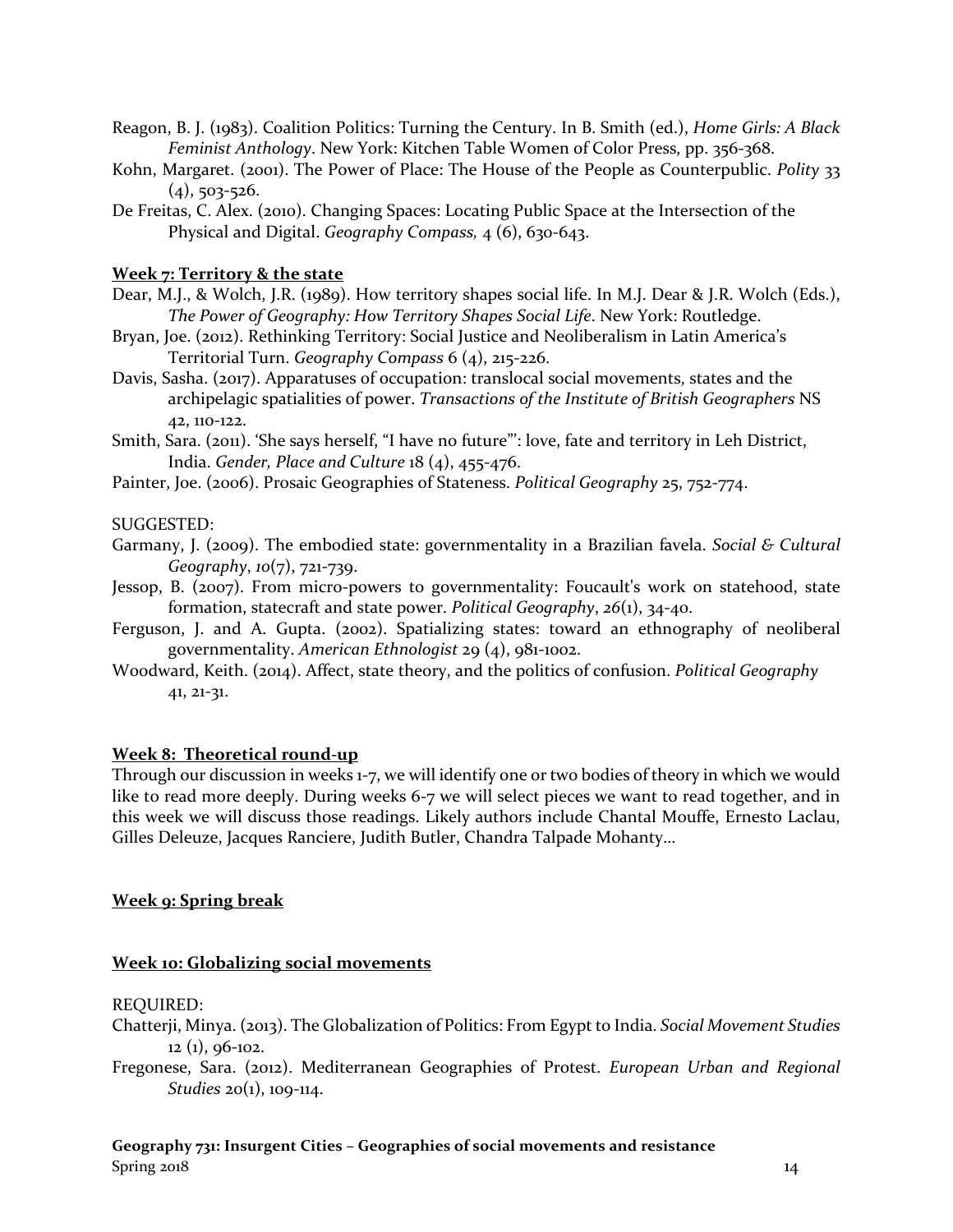Zhang, Lu. (2009). Chinese Women Protesting Domestic Violence: The Beijing Conference, International Donor Agencies, and the Making of a Chinese Women's NGO. *Meridians* 9  $(2), 66$ -99.  $(8)$ 

Routledge, P. (2003). Convergence space: process geographies of grassroots globalization networks. *Transactions of the Institute of British Geographers*, 28(3), 333-349.

Said, Edward. (1983). Travelling theory. In *The World, the Text, and the Critic*.

#### SUGGESTED:

Kerton, Sarah. (2012). Tahrir, here? The Influence of the Arab Uprisings on the Emergence of Occupy. *Social Movement Studies* 11 (3-4), 302-308.

#### **Week 11: The politicizing city**

#### REQUIRED:

- Dikeς, Mustafa, and Erik Swyngedouw. (2016). Theorizing the politicizing city. *International Journal of Urban and Regional Research.* DOI: 10.111/1468-2427.12388.
- Klodawsky, Fran, Janet Siltanen, and Caroline Andrew. (2013). Urban Contestation in a Feminist Register. *Urban Geography* 34 (4), 541-559. (&)
- Mayer, Margit. (2009). The 'Right to the City' in the context of shifting mottos of urban social movements. *City* 13 (2-3), 362-374.
- Purcell, Mark. (2002). Excavating Lefebvre: The right to the city and its urban politics of the Inhabitant . *GeoJournal* 58, 99–108.
- Gonick, Sophie. (2016). Indignation and inclusion: Activism, difference, and emergent urban politics in postcrash Madrid. *Environment and Planning D: Society and Space* 34 (2), 209- 226. (&)

#### SUGGESTED:

- Uitermark, J. (2004). Looking Forward by Looking Back: May Day Protests in London and the Strategic Significance of the Urban. *Antipode*, *36*(4), 706-727.
- Kipfer, Stephen, Saberi Parastou, and Thorben Wieditz. (2012). Henri Lefebvre: Debates and controversies. *Progress in Human Geography* 37 (1), 115-134.
- Buckley, Michelle, and Kendra Strauss. (2016). With, against and beyond Lefebvre: Planetary urbanization and epistemic plurality. *Environment and Planning D: Society and Space* 34  $(4)$ , 617-636.

#### **Week 12: (ONLINE Module 4): What about rural social movements?**

#### REQUIRED:

- Wolford, W. (2003). Families, Fields, and Fighting for Land: The Spatial Dynamics of Contention in Rural Brazil. *Mobilization* 8 (2), 157-172.
- Caldeira, Rute. (2009). The Failed Marriage between Women and the Landless People's movement (MST) in Brazil. *Journal of International Women's Studies* 10 (4), 237-258. (&)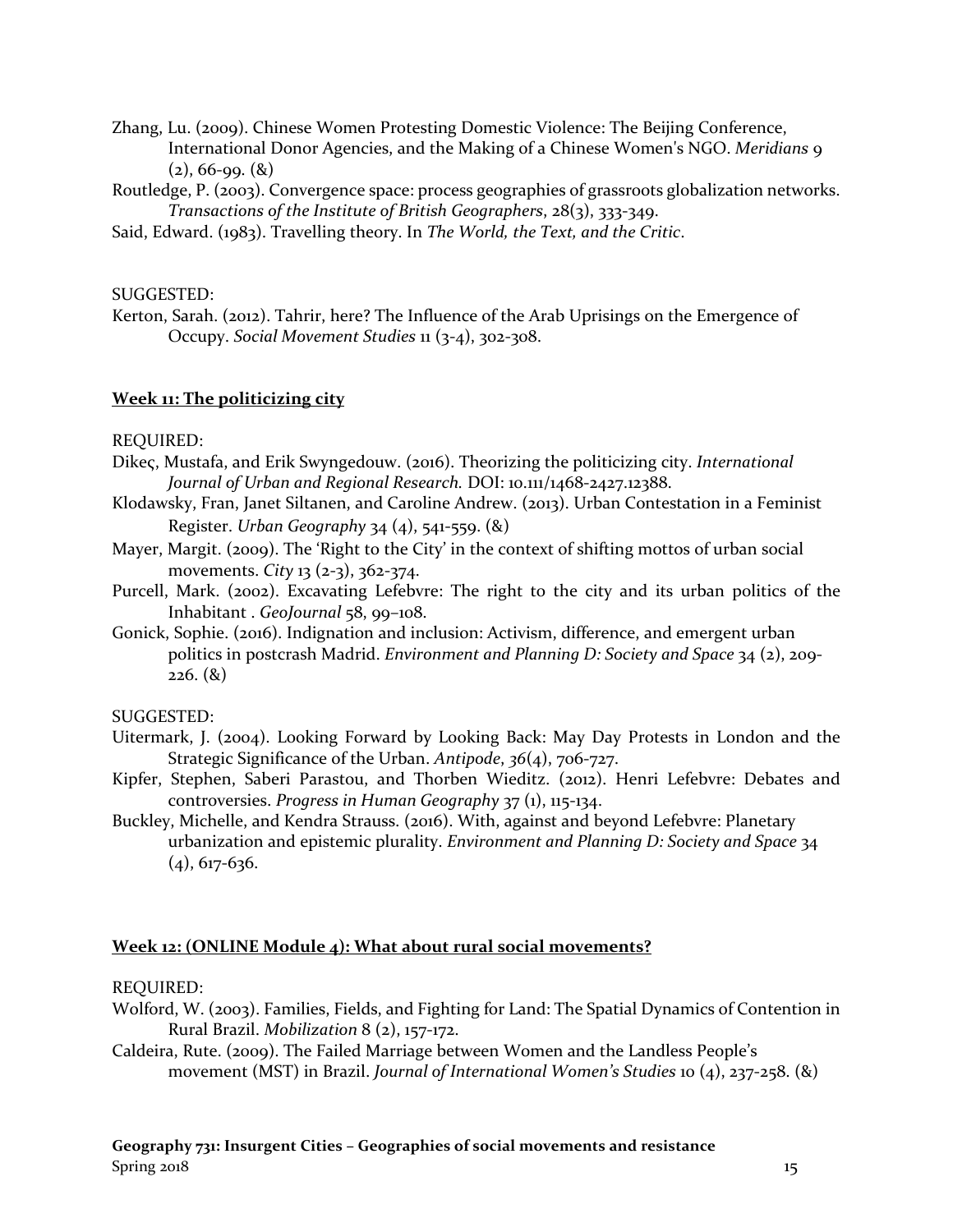- Essen, E. V., H.P. Hansen, H.N. Kallstrom, M.N. Peterson, T.R.Peterson. (2015). The radicalization of rural resistance: How hunting counterpublics in the Nordic countries contribute to illegal hunting. *Journal of Rural Studies* 39, 199-209.
- Gallaher, C. (2003). *On the Fault Line: Race, Class, and the American Patriot Movement*. Lanham, MD: Rowman & Littlefield. Chapters 1, 3, and 5. (&)

### **Week 13: Gendered and gendering movements and spaces**

- Winegar, Jennifer. (2012). The privilege of revolution: Gender, class, space, and affect in Egypt. *American Ethnologist* 39 (1), 67-70. (&)
- Balaban-Sali, Jale, and Şeyma Esin Erben. (2016). A gender perspective on social media tagging: The case of Twitter hashtags of Gezi Park protests. *Culture, Language, and Representation* 15, 171-184. (&)
- Fluri, Jennifer. (2009). Geopolitics of gender and violence 'from below.' *Political Geography* 28,  $259 - 265.$   $(8)$
- McKittrick, K. (2011). On plantations, prisons, and a black sense of place. *Social & Cultural Geography* 12 (8), 947-963. (&)

#### **Week 14: Graduate student presentations**

**Week 15: Undergraduate student presentations**

**Week 16: Undergraduate student presentations**

**Week 17: Final paper due May 18th by 11:59 pm (Dropbox)**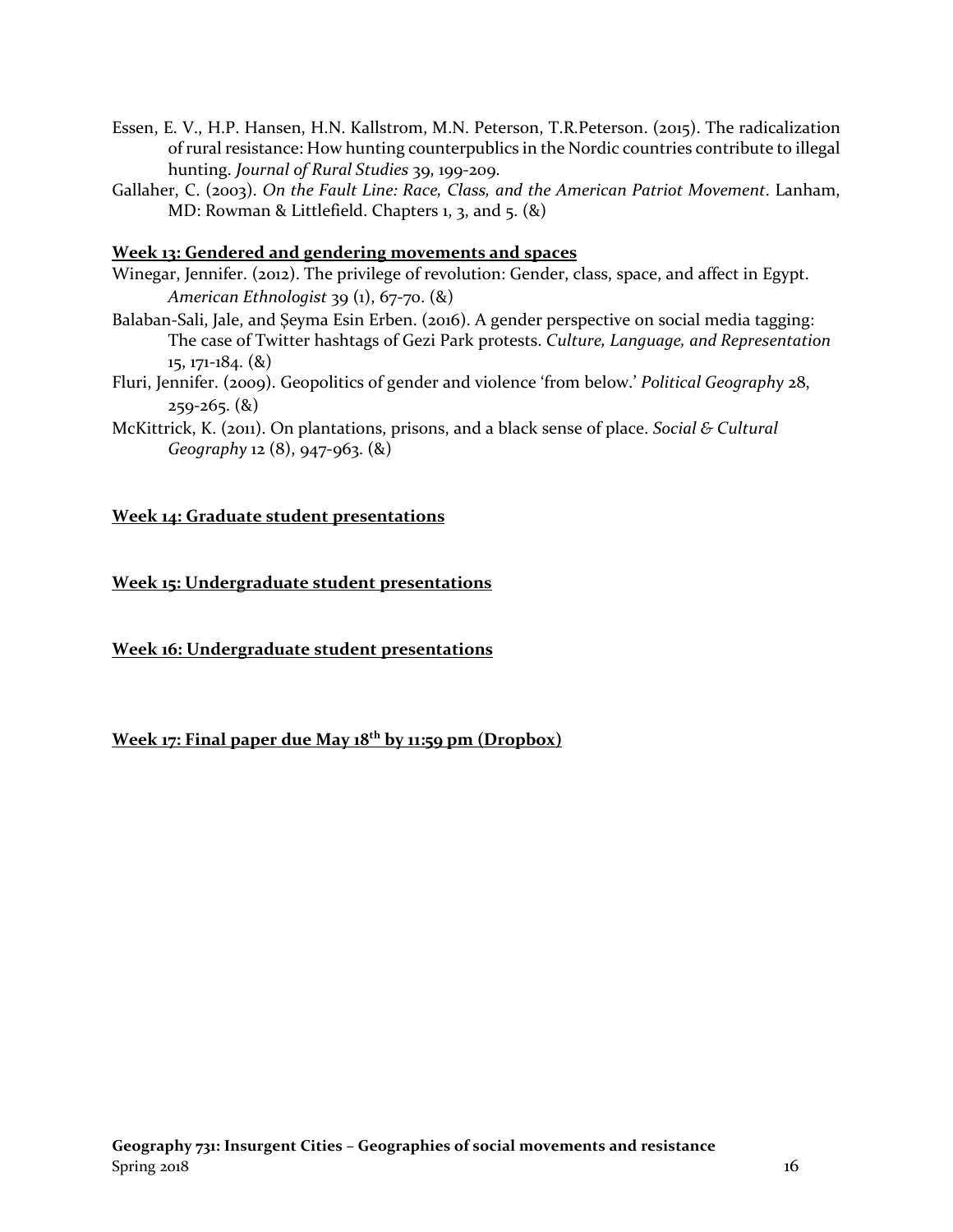# **COURSE SCHEDULE**

| Wk                      | <b>Monday</b>                                                               | Tuesday | Wednesday                                             | Thursday                                                                        | Friday         | Sat/Sun                             |
|-------------------------|-----------------------------------------------------------------------------|---------|-------------------------------------------------------|---------------------------------------------------------------------------------|----------------|-------------------------------------|
| $\mathbf{I}$            | 22                                                                          | 23      | 24                                                    | 25<br>Face-to-face class:<br><b>Introductions</b>                               | 26             | 27/28                               |
| $\overline{2}$          | 29<br>Q&C 1 due<br>by 11:59 pm                                              | 30      | 31<br>Reading<br>response 1<br>due by 11:59<br>$p$ m  | $\mathbf{I}$<br>Online Module 1<br>DUE 11:59 pm-<br><b>Spatialities</b>         | $\overline{2}$ | 3/4                                 |
| $\overline{\mathbf{3}}$ | 5<br>Paper<br>proposal<br>due to D2L<br>$by$<br>midnight                    | 6       | 7<br>Reading<br>response 2<br>due by 11:59<br>$p$ m   | 8<br>Face-to-face class:<br>Place & space                                       | 9              | 10/11                               |
| $\overline{4}$          | 12<br>$Q\&C$ 2 due<br>by 11:59 pm                                           | 13      | 14<br>Reading<br>response 3<br>due by 11:59<br>$p$ m  | 15 <sub>1</sub><br><b>Online Module 2</b><br>DUE by 11:59pm-<br><b>Networks</b> | 16             | 17/18                               |
| $\overline{5}$          | 19                                                                          | 20      | 21<br>Reading<br>response 4<br>due by 11:59<br>$p$ m  | 22<br>Face-to-face class:<br><b>Scale</b>                                       | 23             | 24/25                               |
| 6                       | 26<br>$Q&C_3$ due<br>by 11:59 pm                                            | 27      | 28<br>Reading<br>response 5<br>due by 11:59<br>$p$ m  | $\mathbf{1}$<br><b>Online Module 3</b><br>DUE 11:59pm-<br><b>Public space</b>   | $\mathbf{2}$   | 3/4                                 |
| $\overline{7}$          | 5                                                                           | 6       | 7<br>Reading<br>response 6<br>due by $11:59$<br>$p$ m | 8<br>Face-to-face class:<br><b>Territory and the</b><br>state                   | 9              | 10/11                               |
| $\bf 8$                 | $12 \overline{ }$<br>Zero draft<br>of paper<br><u>due at 11:59</u><br>$p$ m | 13      | 14<br>Reading<br>response 7<br>due by 11:59<br>$p$ m  | 15<br>Face-to-face class:<br><b>Theory</b><br>round-up,<br>readings TBD         | 16             | 17/18<br>Spring<br>break<br>begins- |